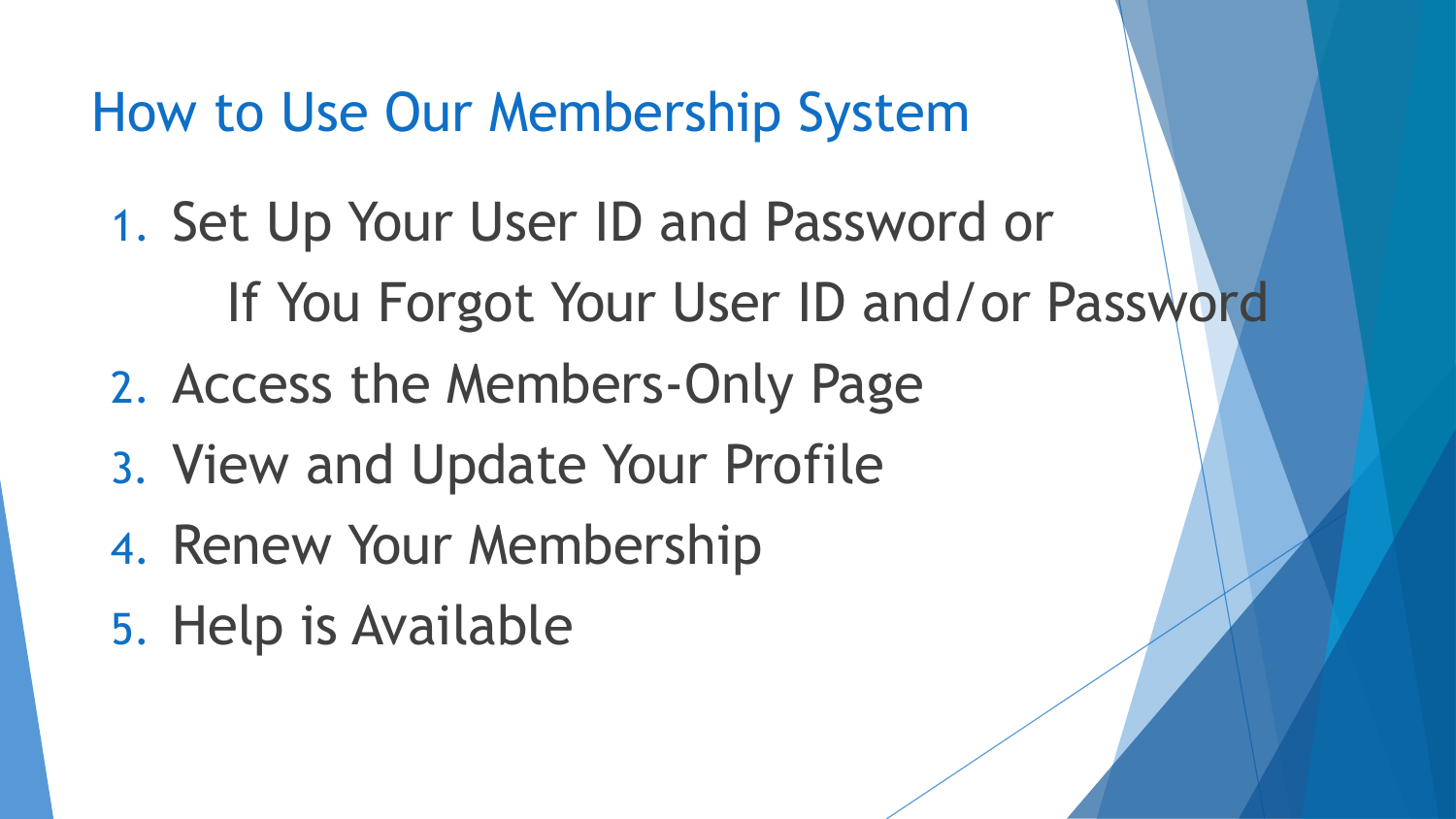# Member Login

| <b>Home</b> | Events                                                                                                                                                                                                                            | About Us | Membership                                           | <b>Services</b> | <b>Resources</b>                                                                                  | Links | Contact Us |
|-------------|-----------------------------------------------------------------------------------------------------------------------------------------------------------------------------------------------------------------------------------|----------|------------------------------------------------------|-----------------|---------------------------------------------------------------------------------------------------|-------|------------|
|             | The Jewish Genealogical<br>special interest groups,<br><b>beginner's course</b> . We h<br>publish an award-winnin<br>For the immediate future<br>Programs are free for JG!<br>individual programs und<br>info. Members: Click her |          | <b>Members Only</b>                                  | ակ              | offers <b>monthly programs</b> ,                                                                  |       |            |
|             |                                                                                                                                                                                                                                   |          | <b>Types and Benefits</b><br><b>JGSGB Book Group</b> |                 | arch and a comprehensive<br>of <b>research materials</b> and                                      |       |            |
|             |                                                                                                                                                                                                                                   |          |                                                      |                 |                                                                                                   |       |            |
|             |                                                                                                                                                                                                                                   |          | <b>Join</b><br>Renew<br><b>Speaker Handouts</b>      |                 | I be presented via Zoom.<br>r non-members. Click on<br>event slide below for more<br>١ <u>s</u> . |       |            |
|             |                                                                                                                                                                                                                                   |          |                                                      |                 |                                                                                                   |       |            |
|             |                                                                                                                                                                                                                                   |          |                                                      |                 |                                                                                                   |       |            |
|             |                                                                                                                                                                                                                                   |          | <b>Help with Member Acct</b>                         |                 |                                                                                                   |       |            |
|             |                                                                                                                                                                                                                                   |          | Zoom Help                                            |                 |                                                                                                   |       |            |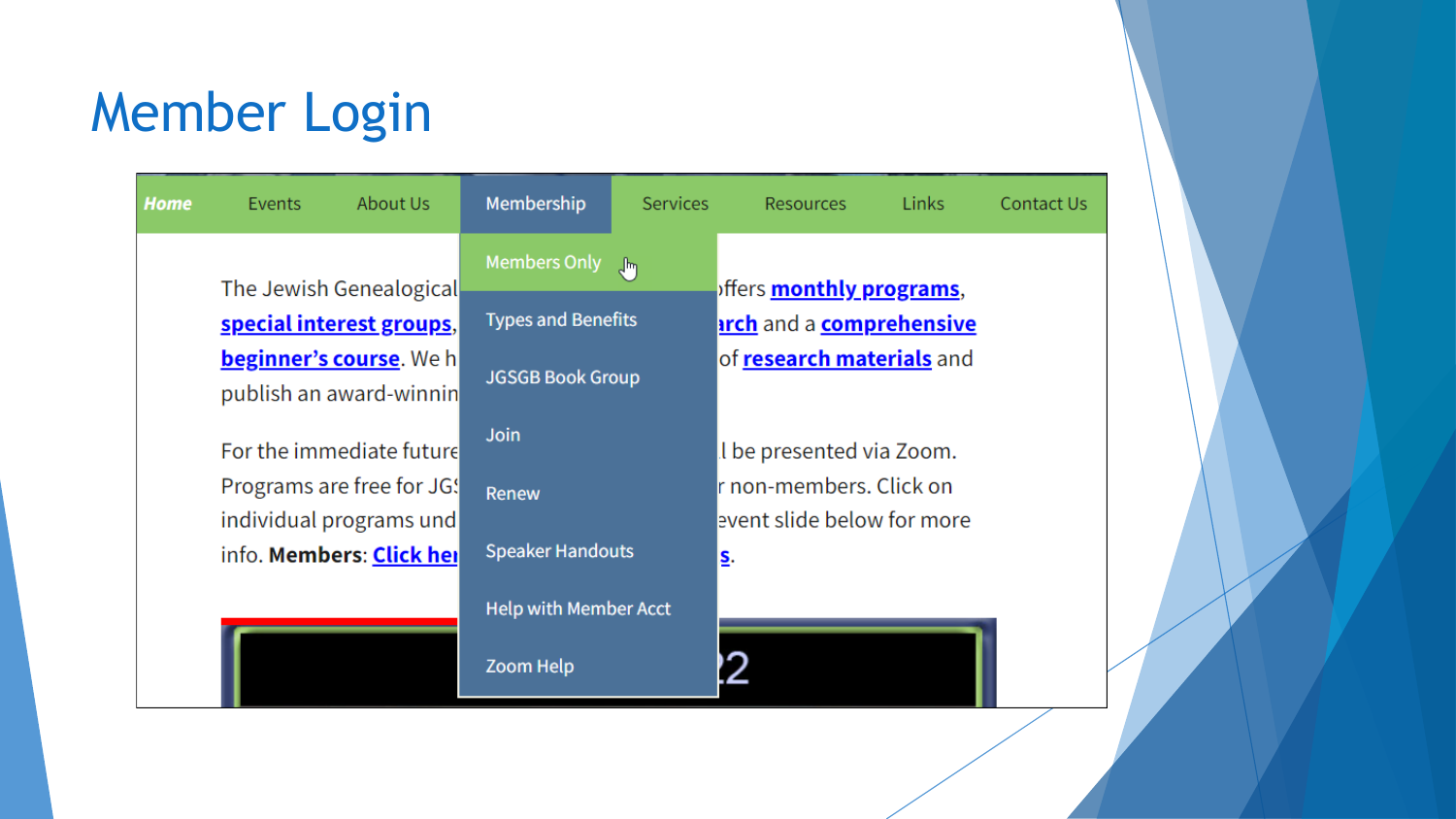## Login; Set Up or Forgot Credentials

| <b>Account Login</b>           |
|--------------------------------|
| Login Name                     |
| Password                       |
| $\Box$ Remember me for 2 weeks |
| $\triangle$ Log In             |
| Having trouble logging in?     |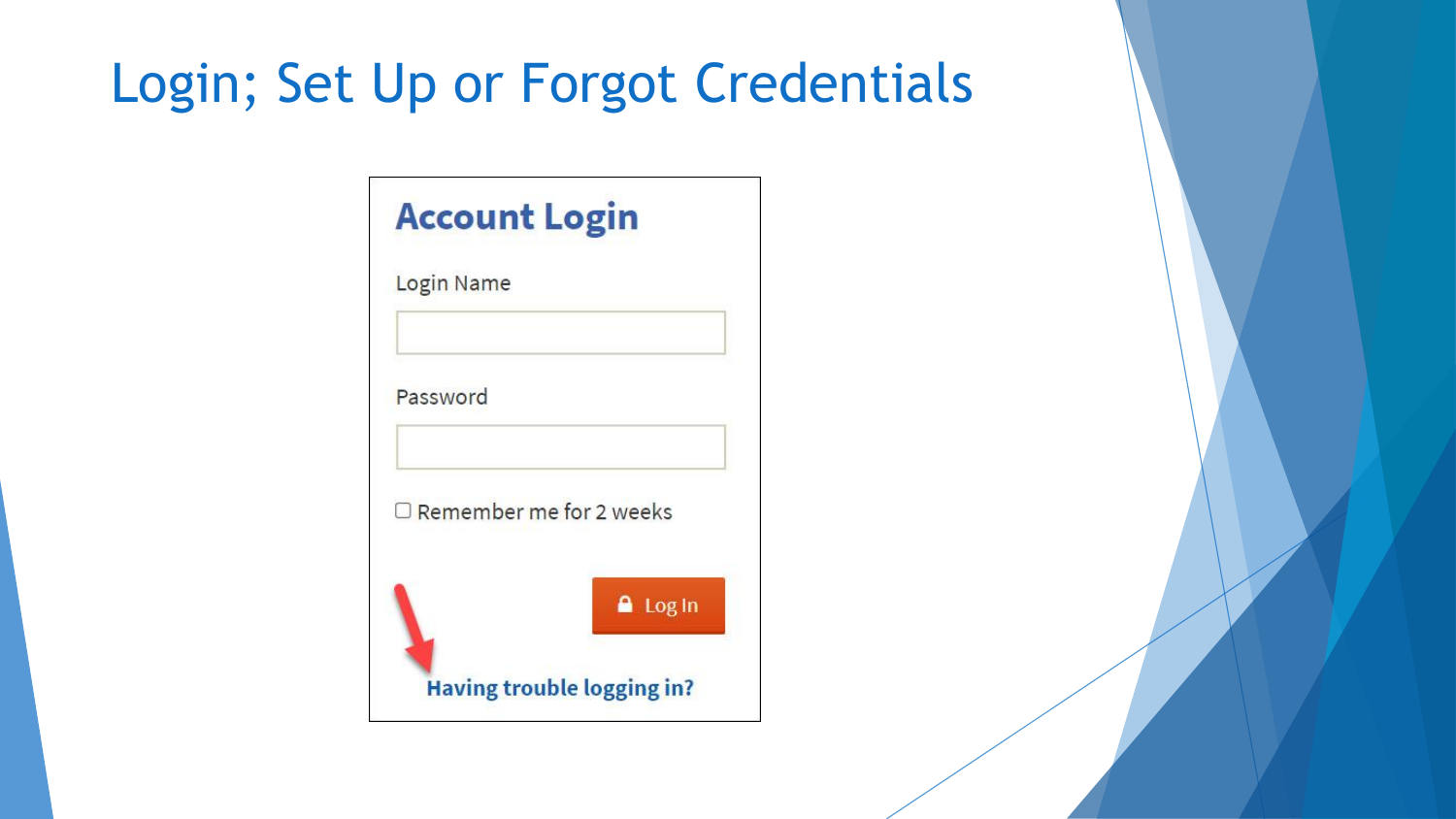### Set Up or Forgot Credentials-Request Email

| Help with my account                                                                                                                                                                                 |    |
|------------------------------------------------------------------------------------------------------------------------------------------------------------------------------------------------------|----|
| If you forgot your login name or password or have not yet set up a login for your account, enter the email address associated with your account, and we'll email you a link to set up<br>your login. |    |
|                                                                                                                                                                                                      |    |
| Continue                                                                                                                                                                                             | hy |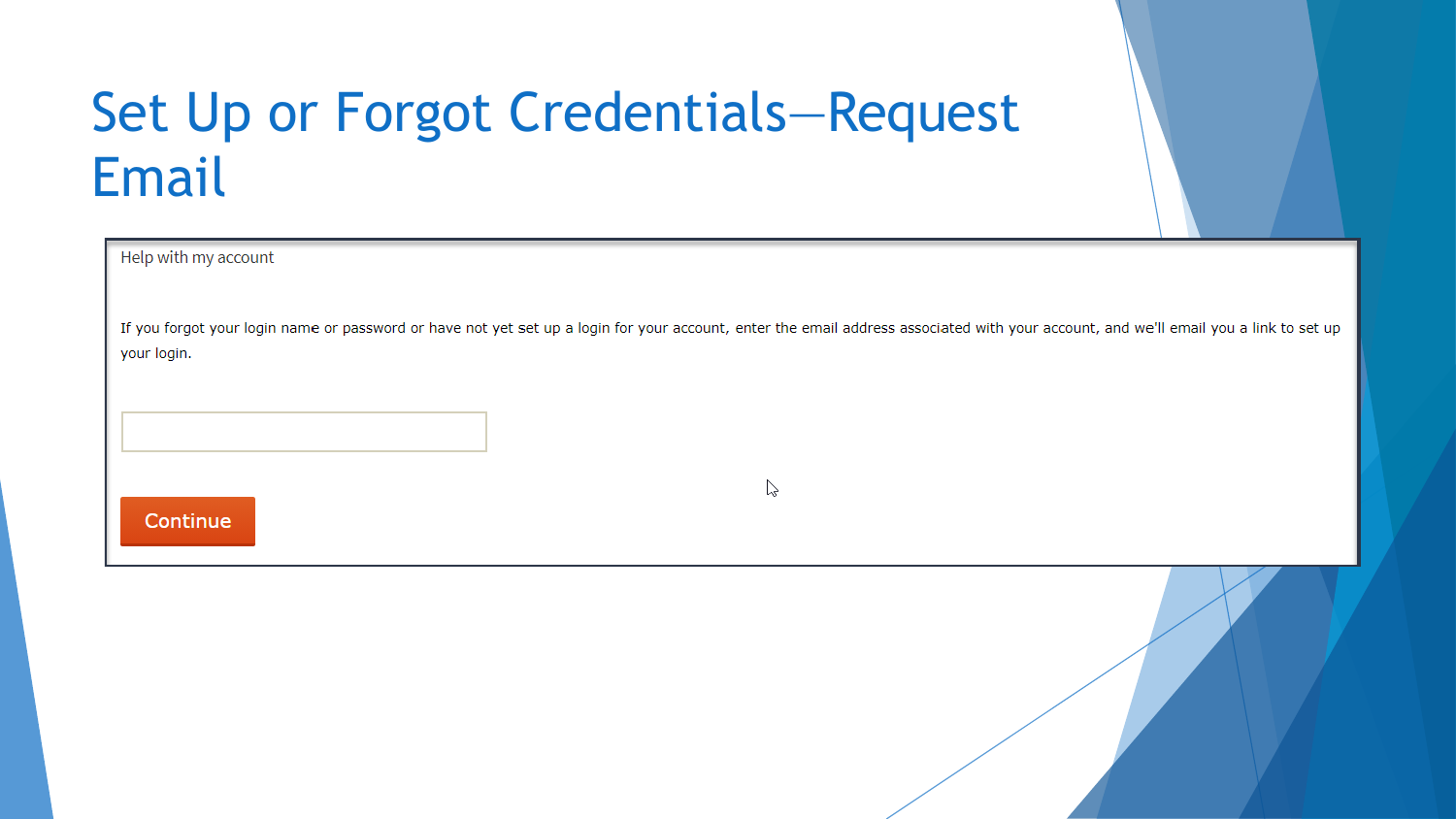## Set Up or Forgot Credentials—Email Sent

We have sent you your login information. Please check your email.

**Back to Login Page** 

▶ Check your Spam or Junk Folders if not in Inbox.

Move from Spam or Junk to Inbox.

- Make sure the email address you entered is correct.
- **Link expires in 24 hours.**

な

▶ Click on the link and follow instructions.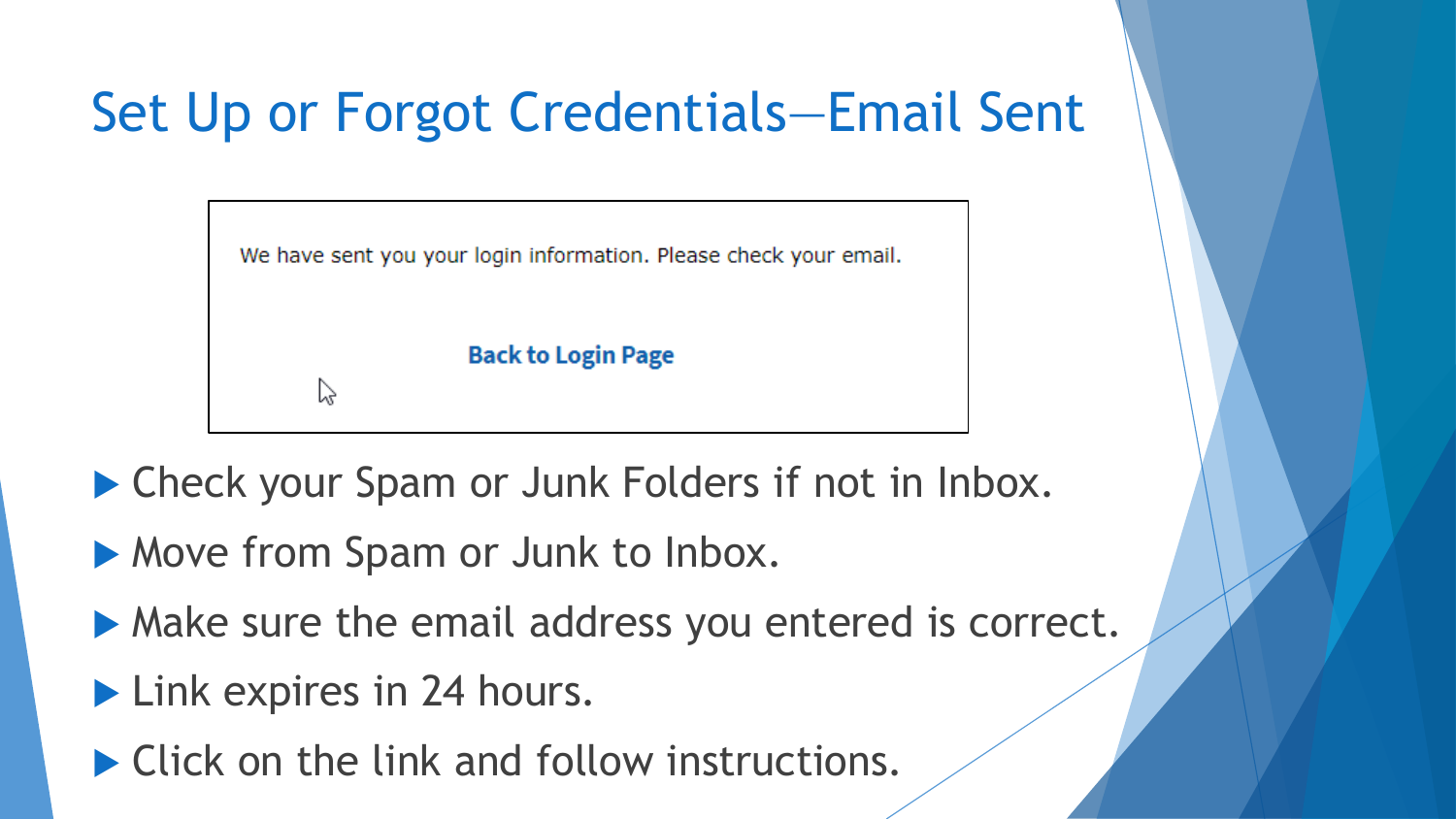### Members-Only Page

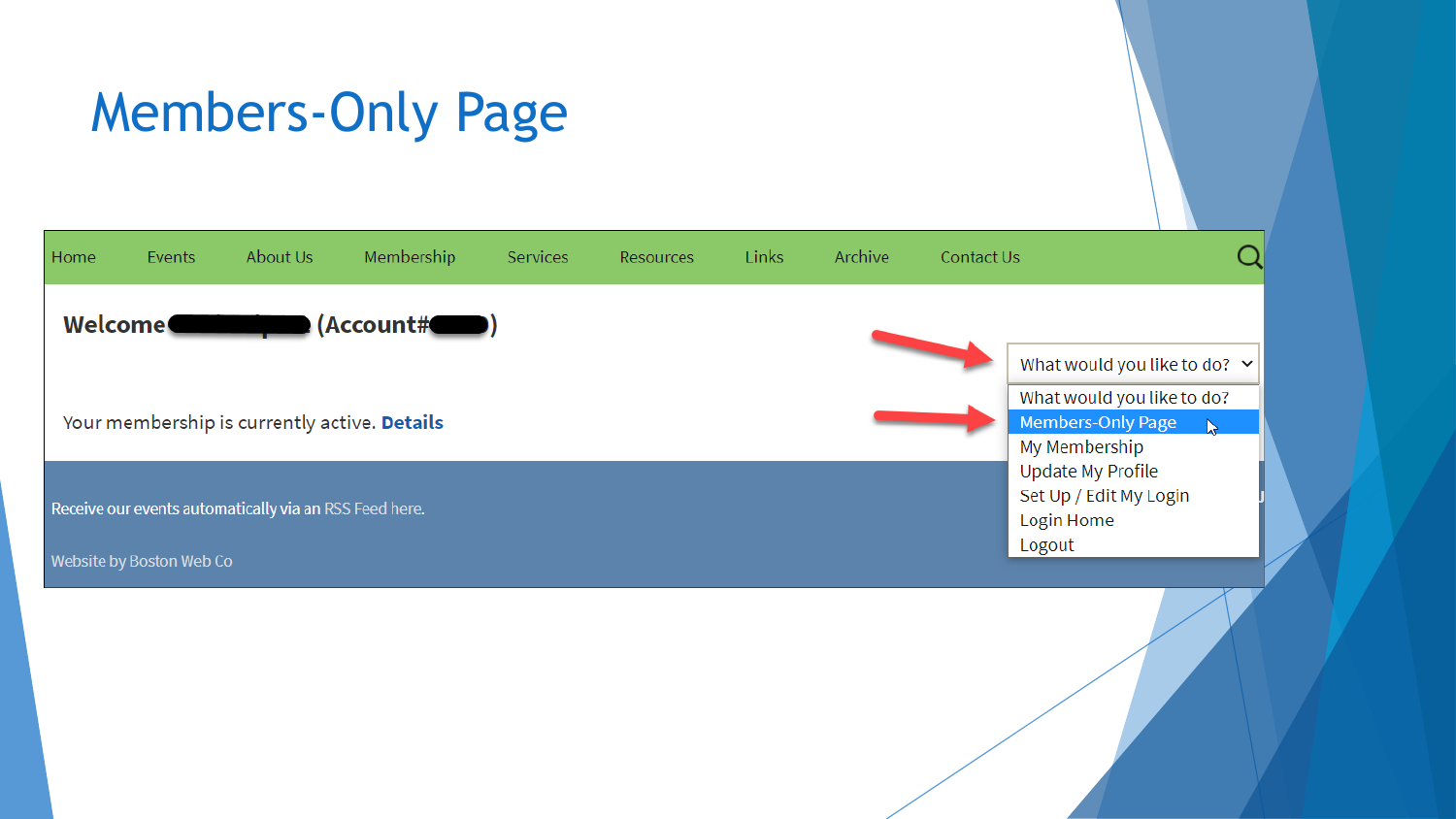### Members-Only Page—What's On There?

### **JGSGB Members-Only Page**

NOTE: The material in this members-only area is solely for your personal use and is not to be shared with anyone else.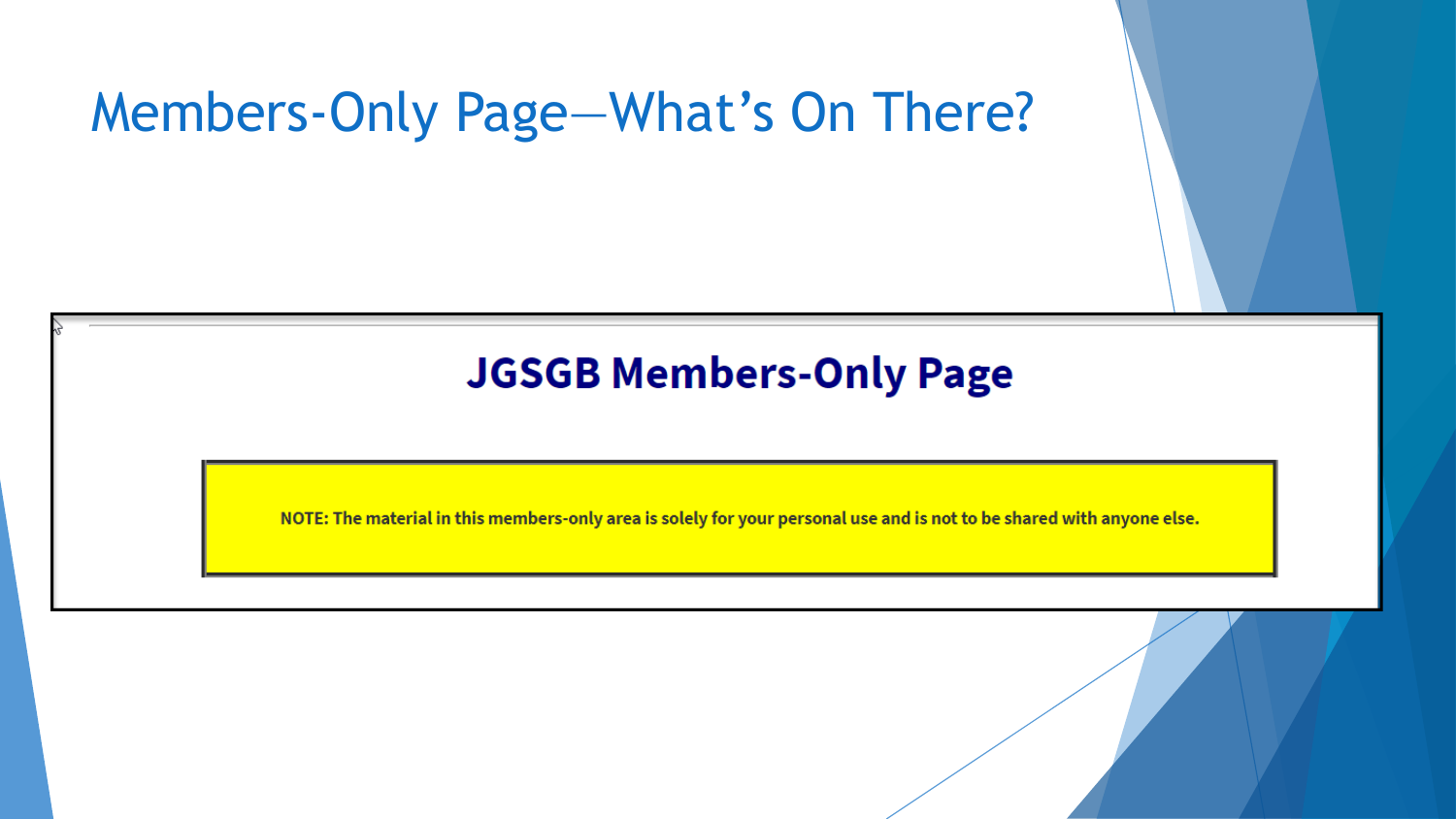### **Members-Only Page: Upcoming Programs with Zoom Links Research Sunday Registration (when open)**

 $\mathrm{``Feb.~21,2021}$  @1:30PM - Marian Burk Wood – Planning a Future for your Family's Past

https://zoom.us/j/96178145677?pwd=bFgxNFAzdjNHMUsyWlRCWHVkNUhIdz09

Meeting ID: 961 7814 5677 **Passcode: 795170** 

\*\*\* This Program will be recorded and kept for 90 days. \*\*\*

Research Sunday Registration for Sunday, March 7, 2021 at 2:00 is NOW OPEN.

Registration closes at 11:59 PM, February 24th, or when 60 registrations are received, whichever comes first.

#### **Research Sunday Registration**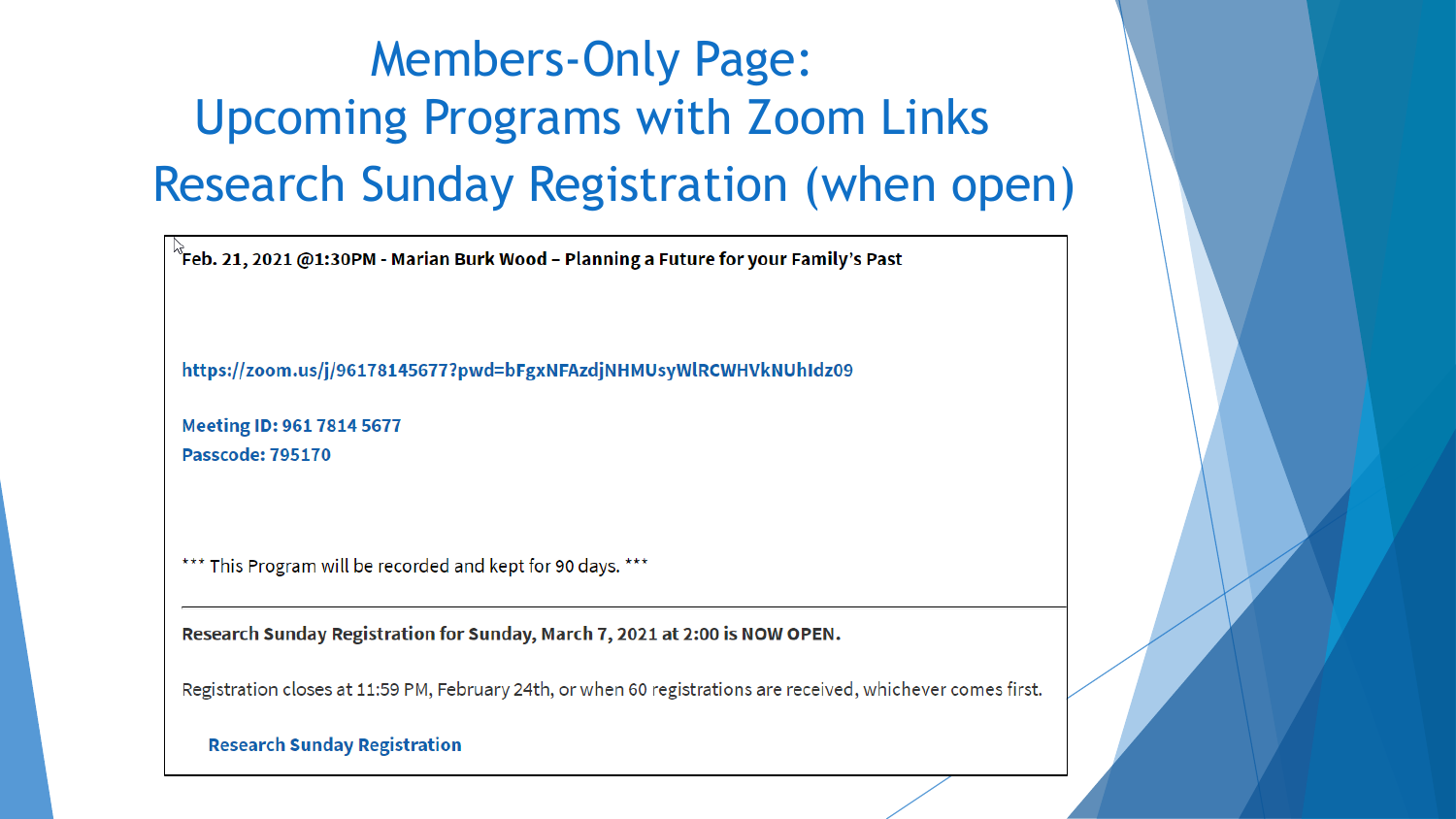## **Members-Only Page Contents**

### Scroll down for more and click on blue heading:

#### **Speaker Materials**

This page contains links to materials related to our programs, including PDF versions of PowerPoint slides, Zoom links, handouts, and audio recordings of presentations. (Mass-Pocha-only members do not have access to this page.)

#### **Mass-Pocha Issues**

This page contains links to digital versions of all the issues of Mass-Pocha that we have in digital form.

**Special Interest Groups** 

This page contains links to recordings of SIG programs

ド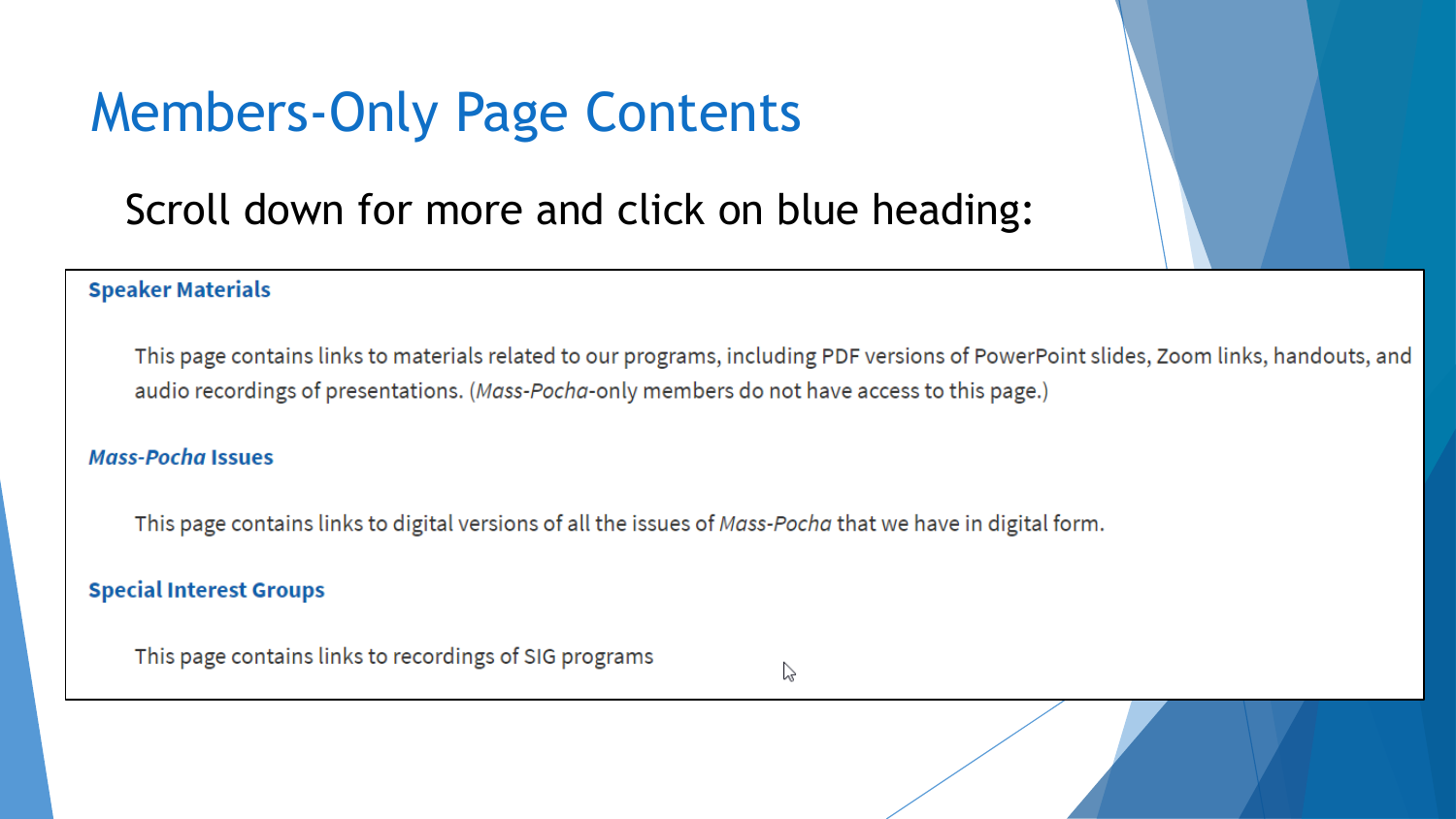### **Members-Only Page-Speaker Material**

#### Jan. 31, 2021

Amy Wachs - History and Geography-Tools for Eastern European Research Download her handout here.

#### Dec 6, 2020

Deborah Munk Long - Out of the Whirlwind: Finding Your Family Lost in the Holocaust Download her handout here.

Download the chat messages from her presentation

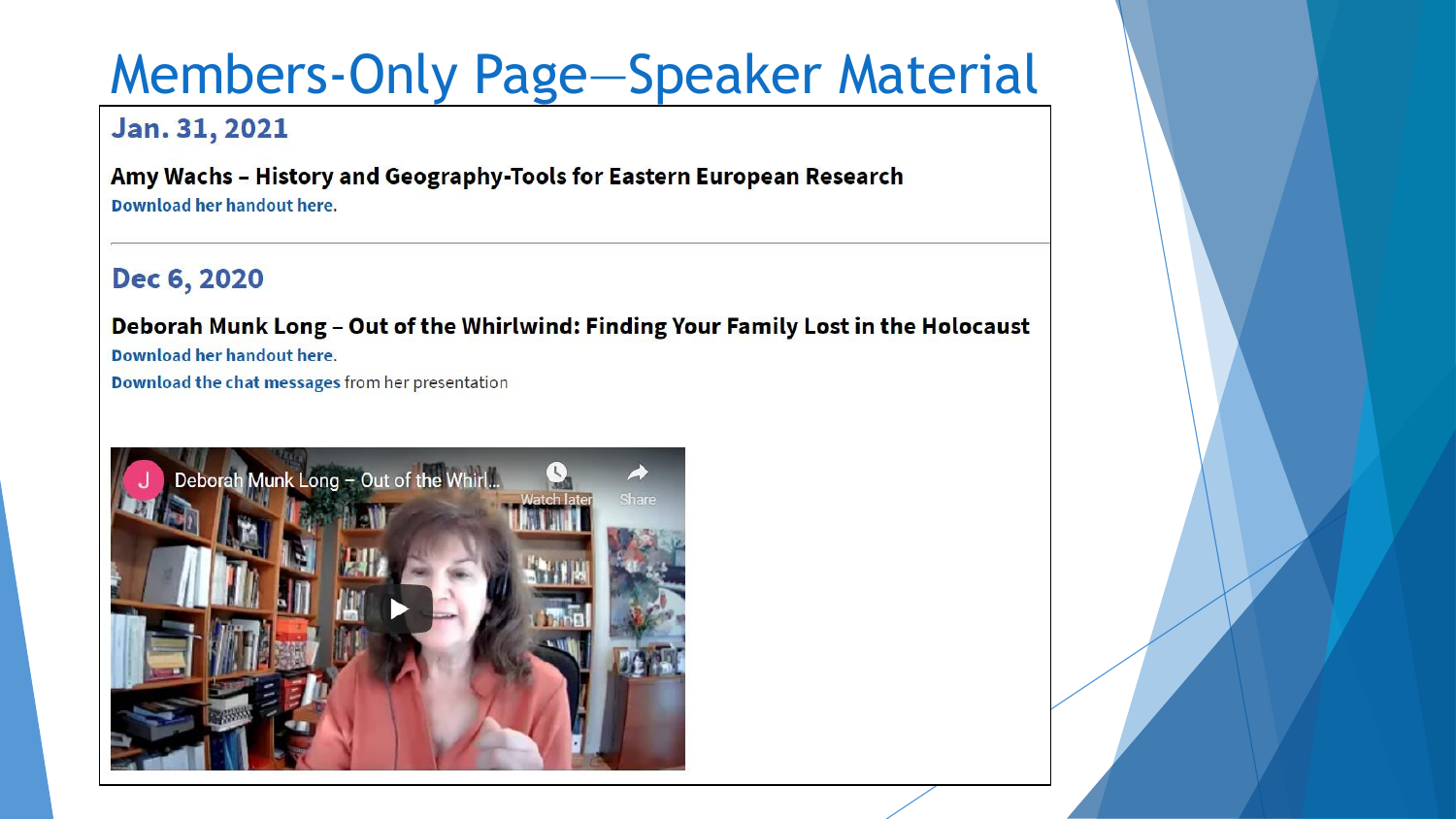### Your Profile

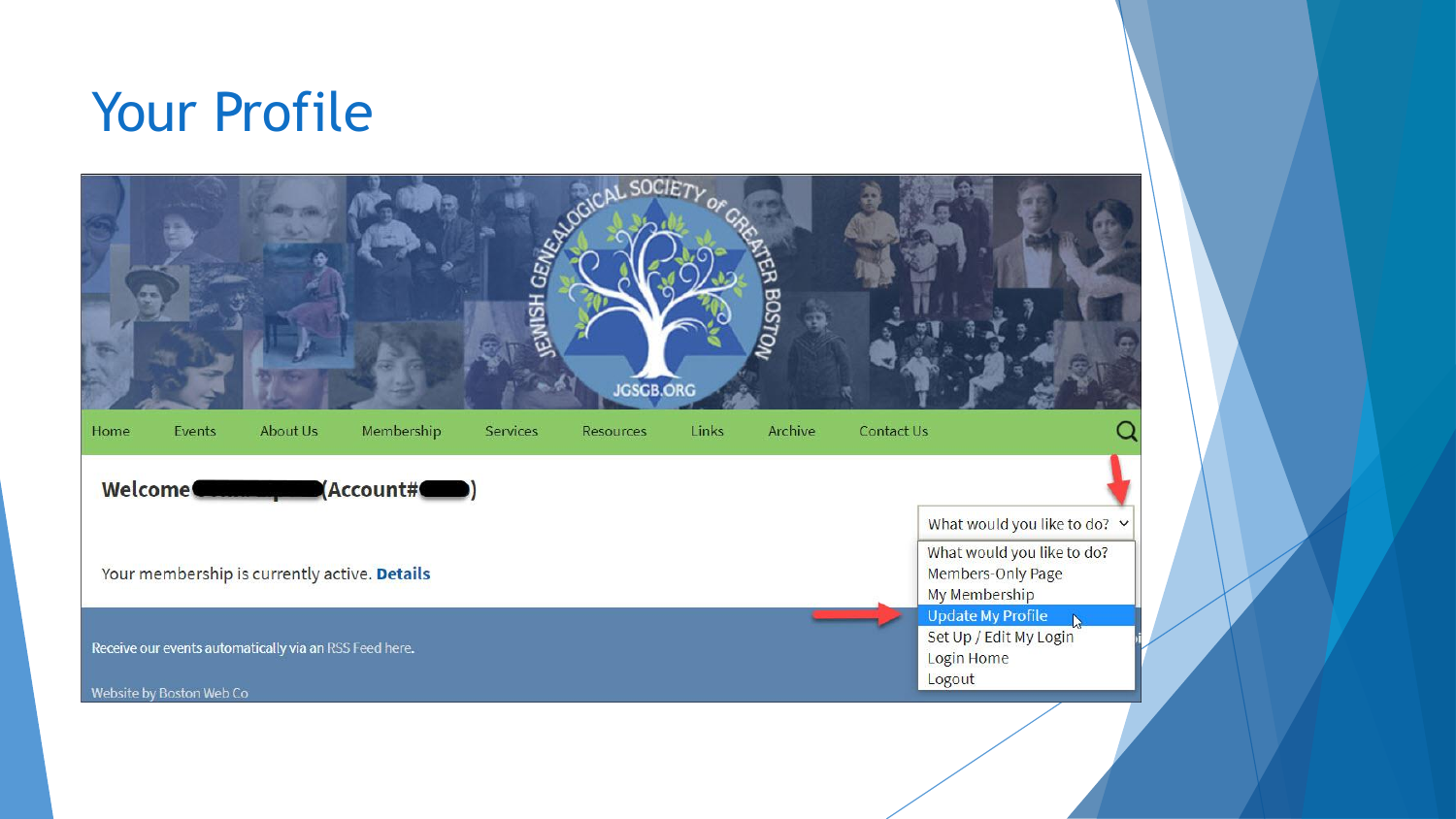### Your Profile—What Can You Update?

# To Keep Your Data

Accurate

- **Name**
- **Address**
- **Phone Number**
- **Email Address**

Change ID/PW

# To Help Us Manage JGSGB

- How did you hear about us?
- ▶Genealogy Software Used
- **Research Site Memberships**
- **Research Interest Areas**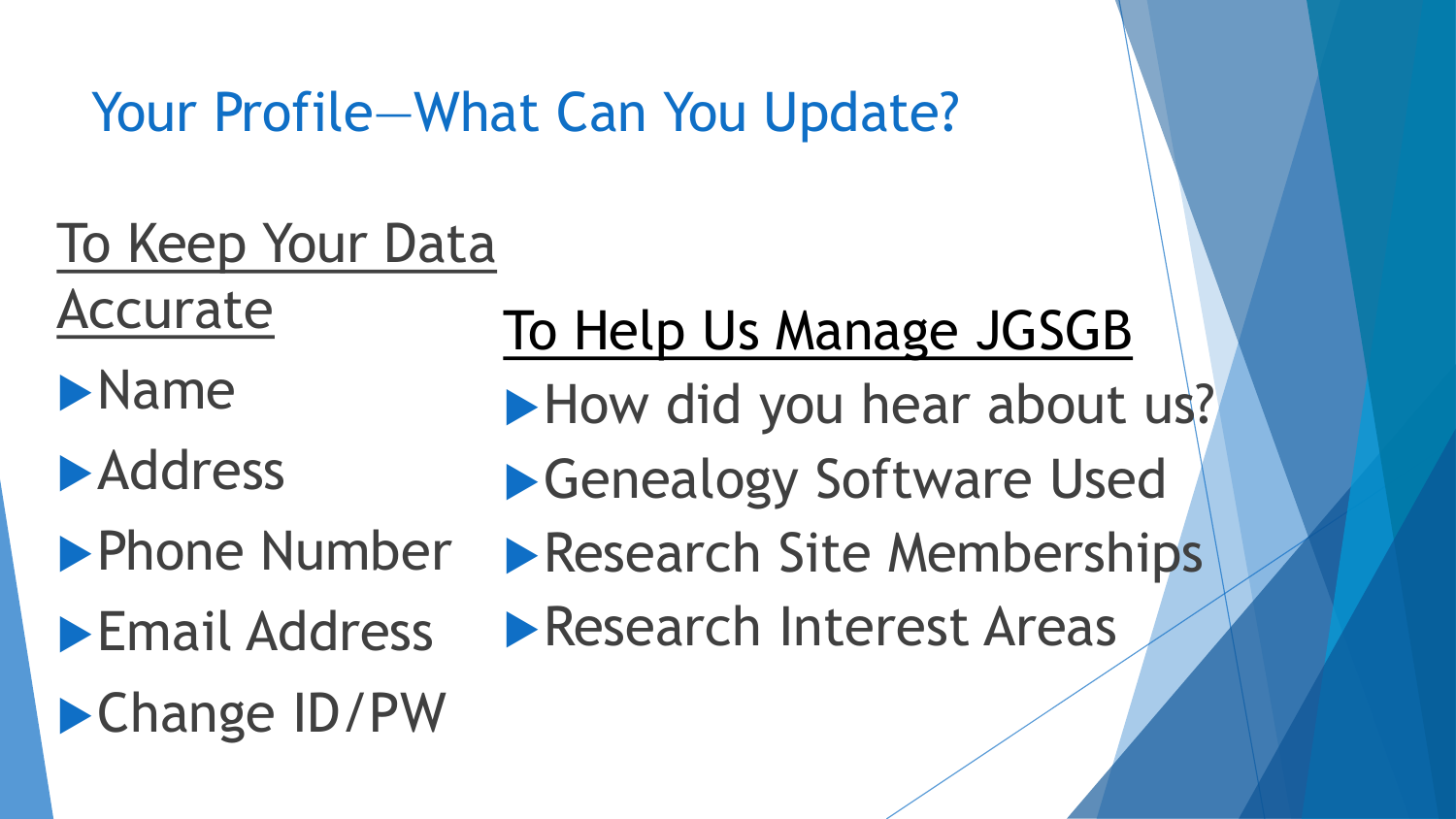# Your Profile—What Can You Update?

# And to Help!

Volunteer Information:

- May we contact you?
- Availability
- Skills
- Professional Fields

Click on SUBMIT at the bottom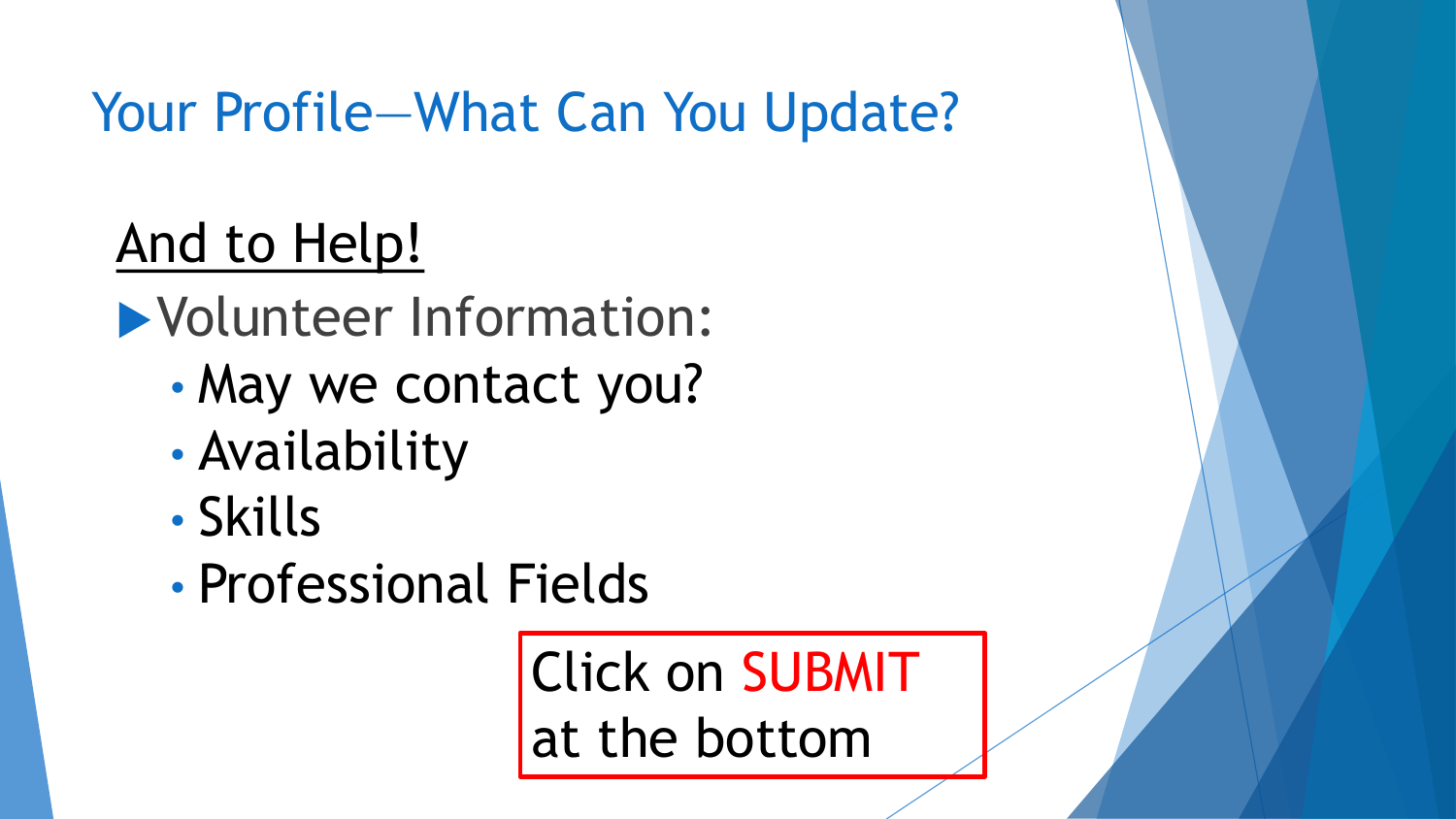| Your Membership-Click on Renew Now           |                            |                   |               |                  |                                   |  |
|----------------------------------------------|----------------------------|-------------------|---------------|------------------|-----------------------------------|--|
| Welcome <b>Communication</b> (Account#       |                            |                   |               |                  |                                   |  |
|                                              |                            |                   |               |                  | What would you like to do? $\vee$ |  |
|                                              | What would you like to do? |                   |               |                  |                                   |  |
| Your membership is currently active. Details | <b>Update My Profile</b>   |                   |               |                  |                                   |  |
| <b>Membership History</b>                    | Set Up / Edit My Login     |                   |               |                  |                                   |  |
| <b>Current Membership</b>                    | My Membership              |                   |               |                  |                                   |  |
| Your Membership is currently active.         | Members-Only Page          |                   |               |                  |                                   |  |
|                                              | Login Home                 |                   |               |                  |                                   |  |
| <b>MEMBERSHIP</b>                            |                            | <b>START DATE</b> |               | <b>AMOUNT</b>    | Logout                            |  |
| Individual                                   | 01/01/2021                 |                   |               | \$35.00          | <b>Renew Now</b>                  |  |
| <b>Membership History</b>                    |                            |                   |               |                  |                                   |  |
| <b>MEMBERSHIP</b>                            | <b>START DATE</b>          | <b>END DATE</b>   | <b>AMOUNT</b> | <b>STATUS</b>    | <b>TRANSACTION DETAILS</b>        |  |
| Individual                                   | 01/01/2021                 | 12/31/2021        | \$35.00       | <b>SUCCEEDED</b> | <b>Details</b>                    |  |
| Individual                                   | 01/01/2020                 | 12/31/2020        | \$25.00       | <b>SUCCEEDED</b> | <b>Details</b>                    |  |
| Individual                                   | 01/01/2019                 | 12/31/2019        | \$25.00       | <b>SUCCEEDED</b> | <b>Details</b>                    |  |
| Individual                                   | 01/01/2018                 | 12/31/2018        | \$25.00       | <b>SUCCEEDED</b> | <b>Details</b>                    |  |
| Individual                                   | 01/01/2017                 | 12/31/2017        | \$25.00       | <b>SUCCEEDED</b> | <b>Details</b>                    |  |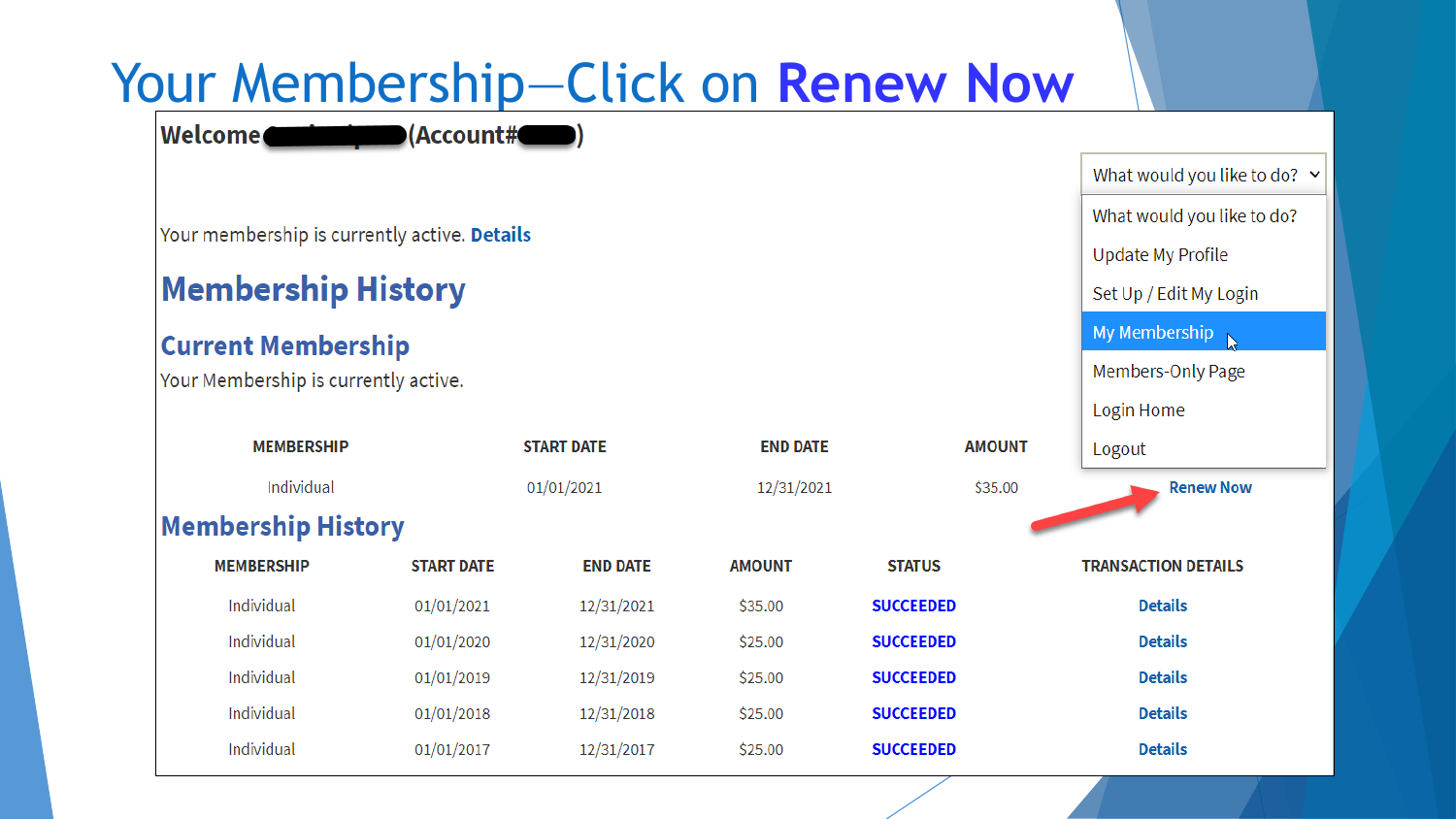### Dual Members Must Renew Together

### **Renew Additional Sub Members**

You can choose to renew your sub members at same time. Please select the sub members below, NEON will set their membership start date to 01/01/2018 (from the parent start date).

You have the following sub membership available for renewal:

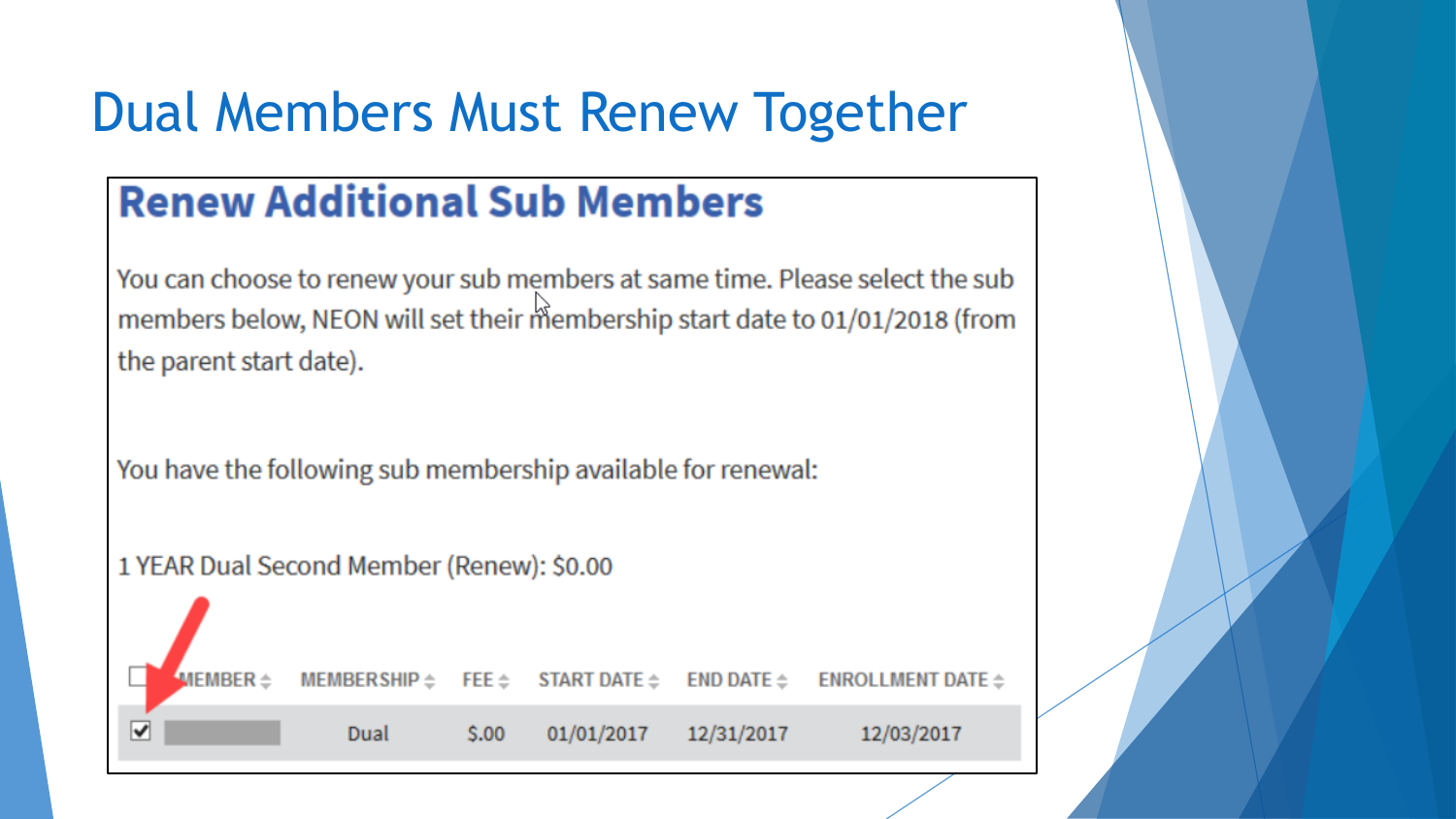Your Membership Renewal

**Renewing online is quick, simple,** immediate, and secure.

We do not store credit card information!

Dual members: Primary member must login and check second member's name to renew together.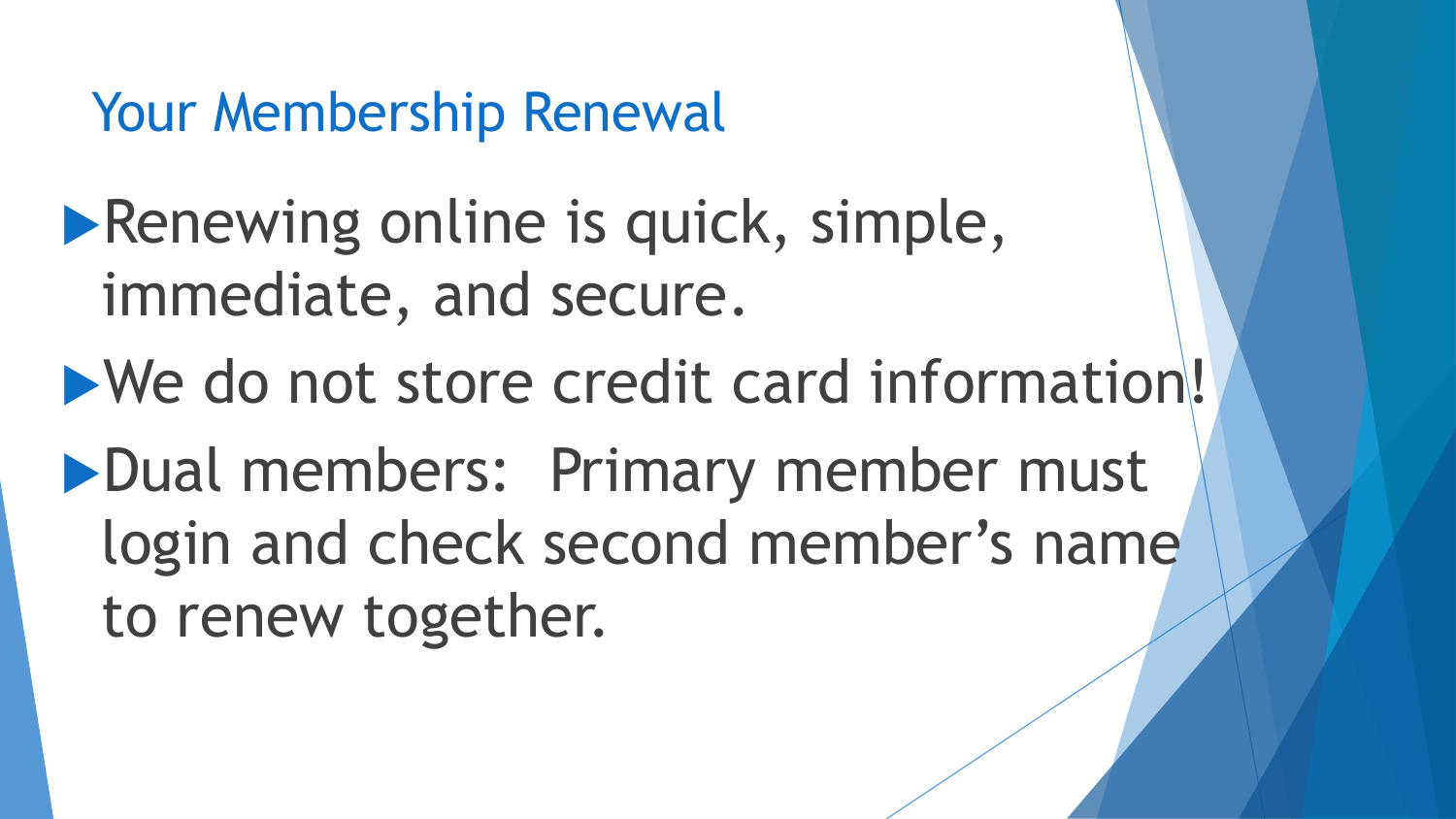## Don't forget to Log Out!

After completing anything you had to log in to do